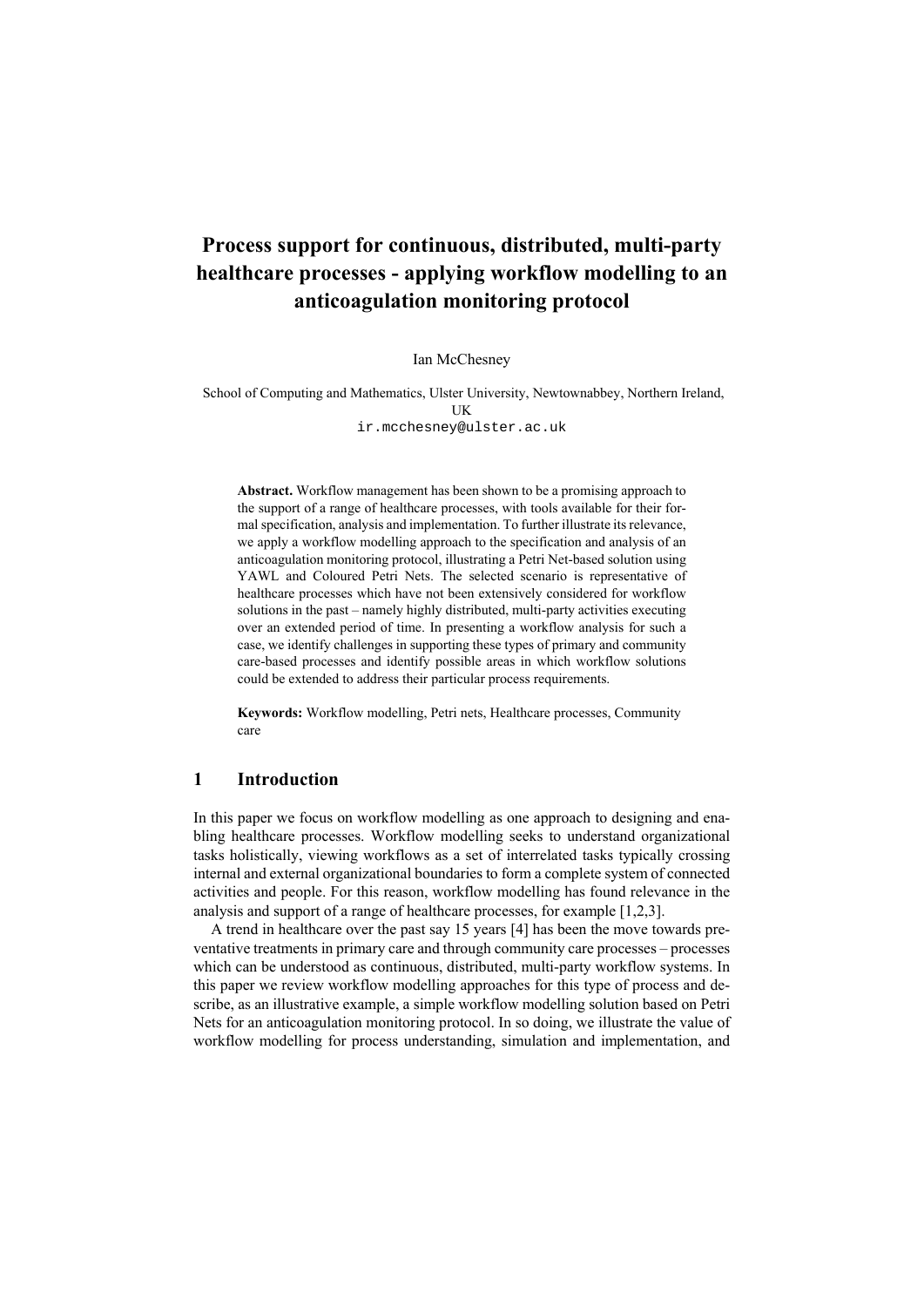identify some important characteristics of primary and community care processes which merit further investigation for process support.

The remainder of the paper is organized as follows: In Section 2 we review workflow modelling techniques as they have been applied to healthcare processes. Section 3 introduces the case study of an anticoagulation management protocol. Section 4 describes the modelling approach adopted and presents a YAWL (Yet Another Workflow Language) [5] and CPN (Coloured Petri Nets) [6] representation of the case study. Section 5 presents some observations arising from our models and in Section 6 conclusions are drawn.

# **2 Related work**

The original application of workflow management techniques to clinical workflow is attributed to Dadam et al [7], who noted the tension between the need for formal modelling of critical processes while allowing for flexibility and ad-hoc variation in their implementation. In a review of work since then, Gooch and Roudsari [3] identify the key challenges in the implementation of information systems to support an "idealized clinical workflow". They emphasize the need to support adaptive care pathways – adapting to both clinical and organizational changes. The need for adaptive processes are both an opportunity and a challenge for workflow management solutions.

Workflow modelling and workflow management systems are concerned with the understanding of organizational tasks as a whole to achieve some business or organizational objective. Work Systems Theory [8,9] provides a framework which reinforces the notion of organizational processes as a work system. It makes two important distinctions; first that the customer (or in our case patient) is preeminent in understanding the purpose of any workflow and second, that the development of a workflow system cannot be understood as a one-off processes, but is a system which is in a cycle of initiation, development, implementation and operation & maintenance.

A full review of workflow modelling approaches as applied in healthcare is beyond the scope of this paper. By way of summary, there are approaches which are concerned with one or a combination of (a) "modelling for understanding", involving construction of models to aid communication between system developer and stakeholders, for example [10,11], (b) "modelling for simulation", seeking to construct a workflow model of the healthcare process with a view to its analysis through visualization and performance analysis, for example [12,13], and (c) "modelling for implementation", concerned with the enablement of a workflow system through a workflow engine, for example [14,15].

### **3 Case study overview**

Workflow modelling in healthcare has tended to focus on intra-organization processes, such as acute care in a hospital or processing of patients in an accident and emergency department [16,17,18]. In this paper we examine a primary and community care process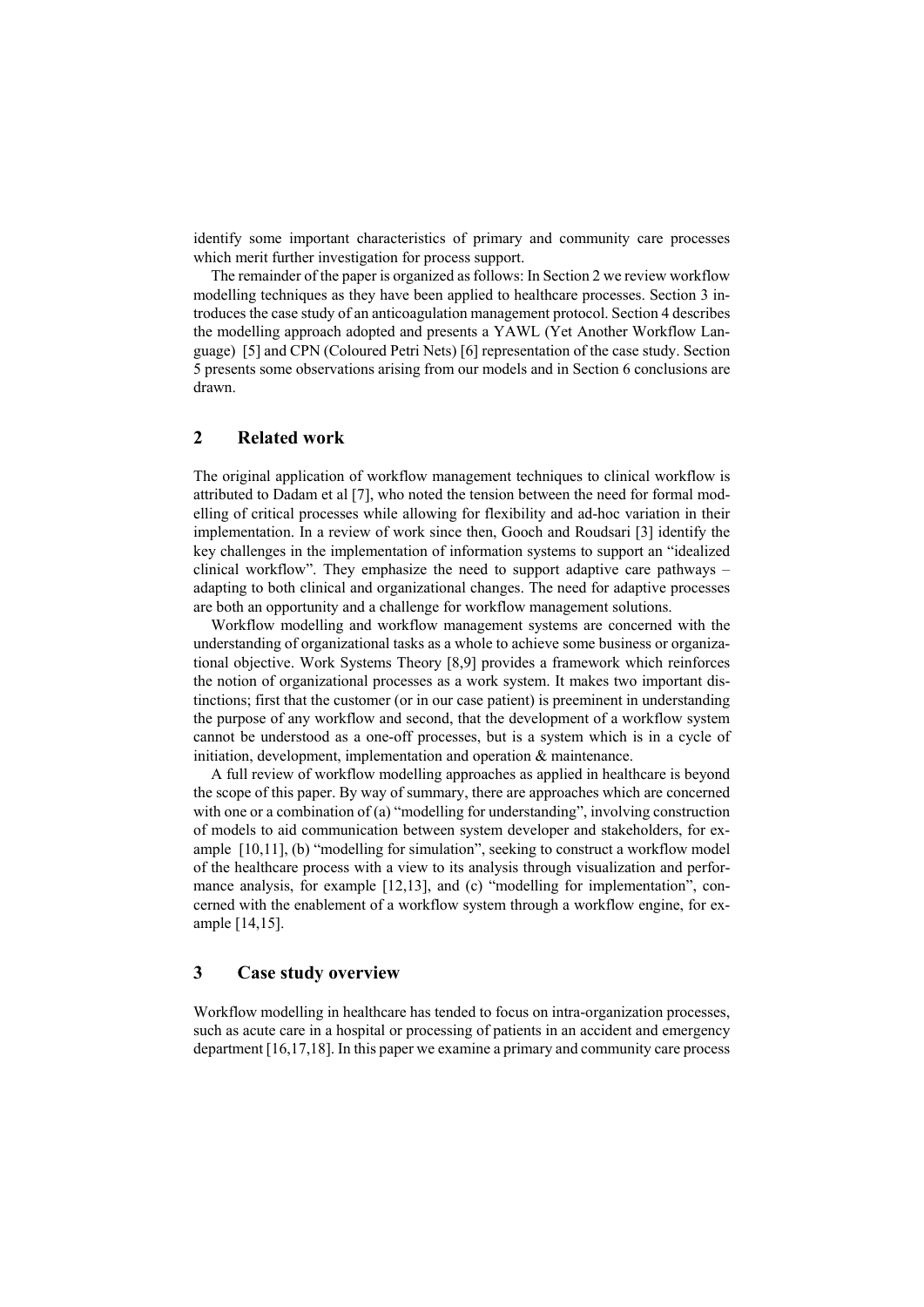concerned with the ongoing monitoring and management of patients undergoing anticoagulation treatment for either prevention of disease or as therapy for an ongoing condition [19,20].

The case study is representative of those healthcare processes which we describe as continuous, distributed, multi-party processes. Continuous in the sense of executing over an extended period of time, sometimes indefinitely until some significant event occurs. Distributed in the sense that they are located across multiple physical locations, with different activities possibly taking places at different locations (e.g. health clinic, pharmacy, home) and multi-party in that the process is undertaken by a group of participants, typically physically dispersed, whose actions must be coordinated for a successful workflow.

#### **Overview of an anticoagulant monitoring process.**

The process is concerned with patients who are referred from secondary care (hospital) to primary care (their local General Practitioner – GP) for the purpose of anticoagulation treatment and monitoring. This is achieved through GP consultation, patient education, dosage specification and adjustment, regular blood tests for INR (international normalized ratio) measurement (either in clinic or domiciliary) and periodic review.

*Referral from secondary care and treatment initiation*: Patients are referred to primary care from secondary care using an agreed transfer process. This process includes the transfer of documentation and patient record details for existing and new patients.

*Medication and monitoring*: On receipt of the prescription by the patient's preferred pharmacy, delivered either in person by the patient or directly from the GP Practice, the pharmacy will dispense the tablets. Along with the dosage instruction, the patient is then able to begin treatment. A characteristic of anticoagulation treatment is regular INR monitoring, typically 8-12 weeks, which may lead to a change in dosage.

*Dosage adjustment*: The dosage regime (whether changed or unchanged) will be formally notified to the patient. There is a detailed protocol for how this is to be achieved depending on whether the patient is told directly by telephone or through a carer, whether they are living in a care home, and whether a monitored dosage system is in use.

*Discontinuation*: Any decision to discontinue will be based on a formal consultation with the GP.

# **4 Modelling Approach**

We follow and extend Jorgensen et al's approach [21] for modelling a healthcare workflow system. This approach is consistent with recommendations [22] to use of a variety of modelling and diagram types when developing healthcare systems - in early stages, choice of model should be determined by the usability of the notation for communication between modeller and stakeholder. We describe and adapt the four stages as below: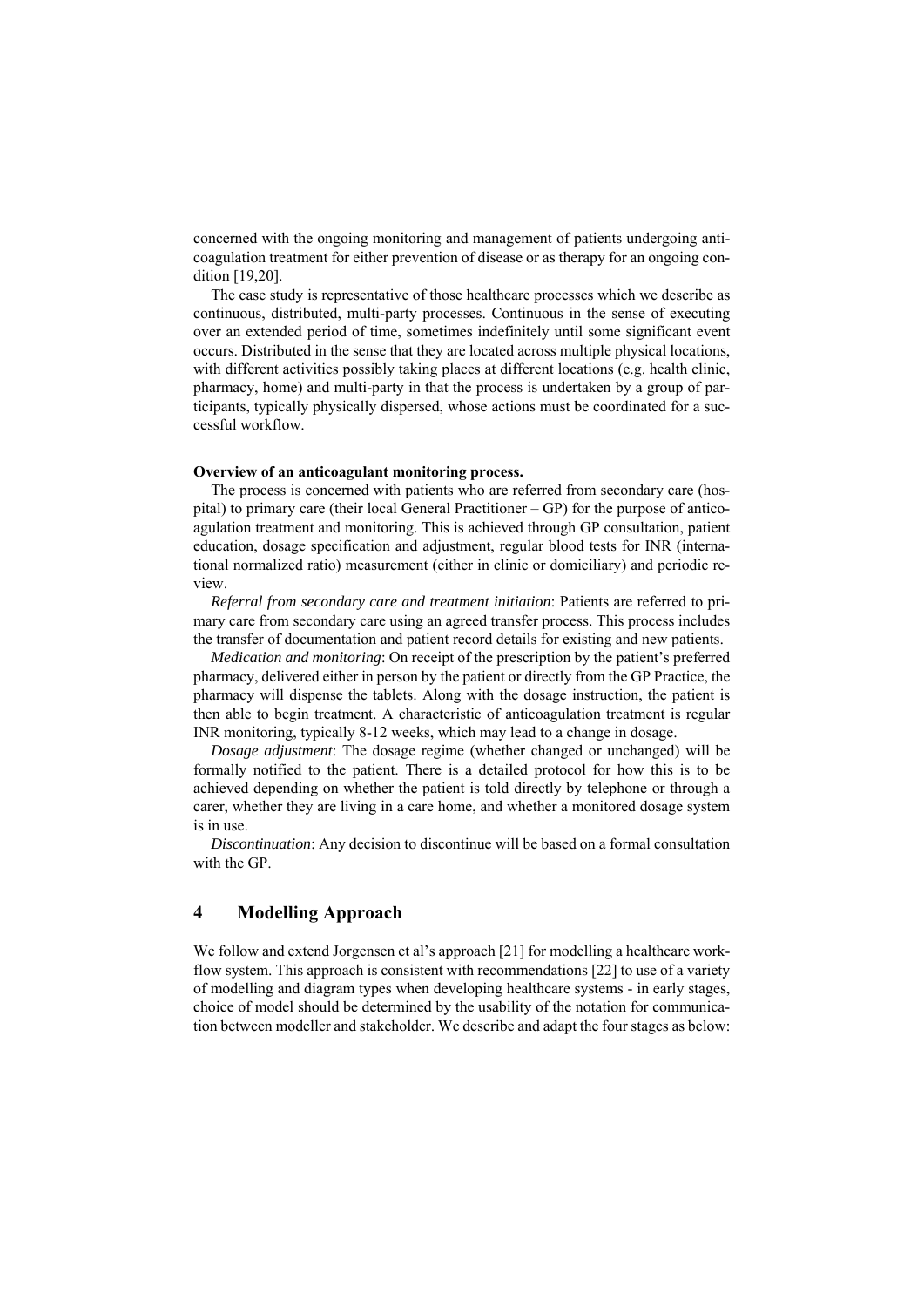#### **4.1 Informal Description**

The means through which a healthcare process will initially be described will vary depending on context. In our case, the starting point is a text-based description of the anticoagulation monitoring process setting out tasks, participants and supporting documents.

#### **4.2 Workflow Requirements Model**

YAWL is both a language and environment for the modelling and implementation of workflow systems. It adopts a state-based modelling approach based on the ideas of Petri Nets and a comprehensive set of workflow patterns. Control flow in a workflow system is modelled using tasks, conditions (implicit or explicit) and flow relations. These are used to form an "extended workflow net"; a set of these nets can be organized hierarchically to form a workflow specification.

Figure 1 shows the top level workflow net for the anticoagulant monitoring case. This uses a subset of the YAWL notation which is fully described in [5]. The focus of the notation is on control flow, in this case from the perspective of the patient as they "flow" or "move" through the system. YAWL also provides support for the modelling of workflow data and resources.



**Fig. 1.** Top level workflow net for anticoagulant monitoring

The first task in the workflow is *Refer from Secondary Care*. This is shown as a composite task, indicating that it consists of further detail which is described in a separate extended workflow net which may in turn consist of atomic or composite tasks. *Make Appointment* is modelled as an atomic task which may take be triggered by three possible inputs: a referral from secondary care, as a result of the call/recall procedure (when a patient does not attend for an appointment), or based on the outcome of an INR test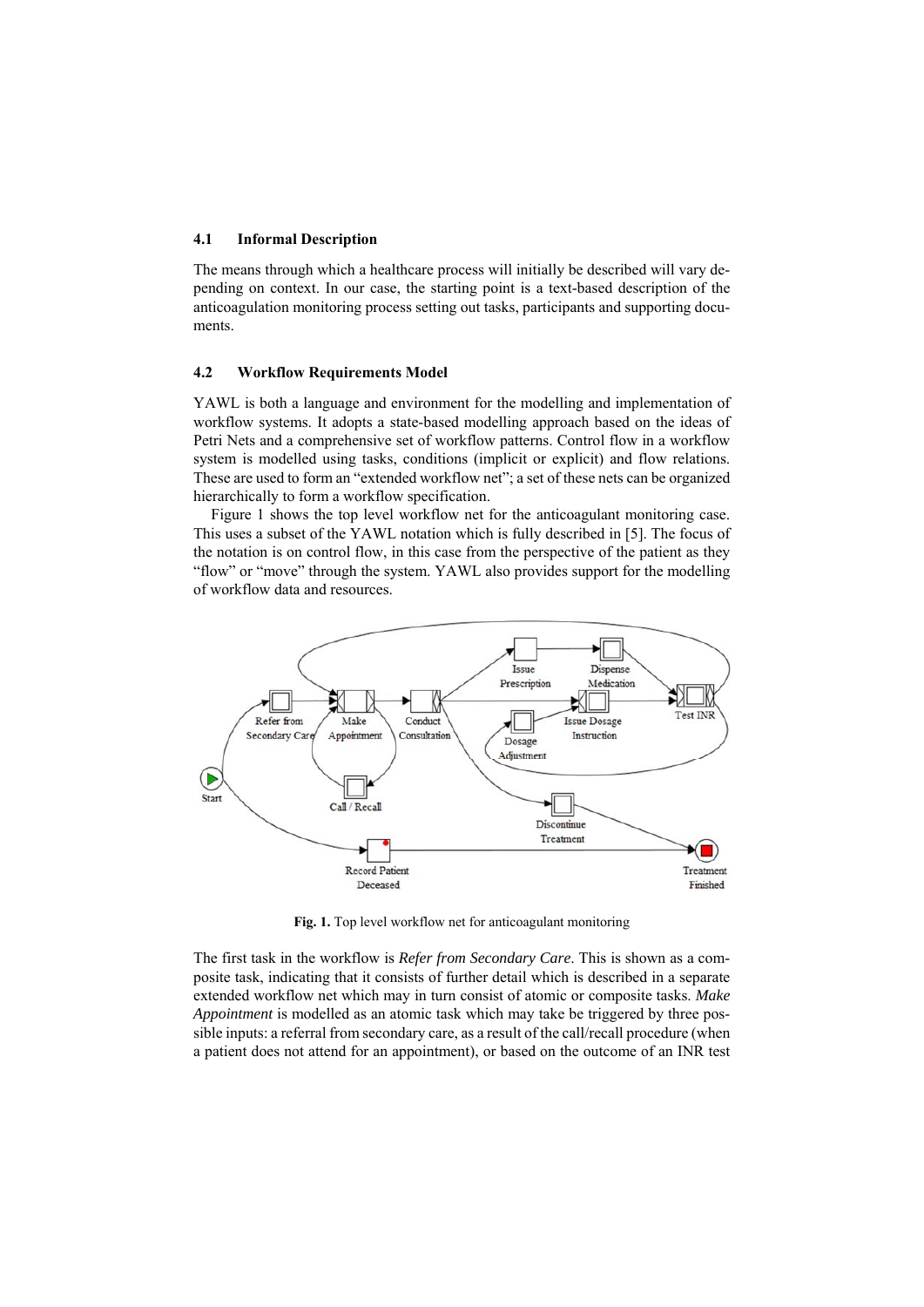result. Since any one appointment will be due to only one of these preconditions, the task is modelled as an XOR-join task. If a patient attends their appointment, the *Conduct Consultation* task can then take place, otherwise the *Call/Recall* task is invoked. *Make Appointment* is modelled as an XOR-split task, ensuring that only one of the two outcomes is possible.

*Conduct Consultation* is an example or an OR-split task, whereby the thread of control can be passed to one or more of the outgoing arcs. In this case, the possible outcomes are (re)issue of a prescription, set up and issue of dosage instruction or discontinuation of treatment. This is not an XOR condition as the *Issue Prescription* and *Issue Dosage Instruction* tasks may both be necessary.

The remainder of the workflow net and notation can be interpreted by the reader. One point to note is the *Record Patient Deceased* task. YAWL permits the specification of cancellations sets. These are tasks which may be associated with some form of cancellation event which, on execution, causes the set of tasks associated with it to be terminated.

#### **4.3 Workflow Specification Model**

Coloured Petri Nets is a formal, graphical language for the modelling and analysis of any type of concurrent system. It combines the key concepts of Petri Nets (places/transitions), tokens with data values and the ability to programmatically describe system behaviour and data using the programming language CPN ML [6]. Workflows expressed in YAWL can be easily translated to their CPN equivalent. Further, as a formal representation, CPNs can be executed using environments such as CPN Tools [23], enabling their verification and simulation. In this way, CPNs are suitable for checking workflow requirements, constructing a formal specification of the system and conducting simulation and performance analysis.

We use Coloured Workflow Nets (CWNs) to assemble the specification model for anticoagulant monitoring workflow. CWNs are Coloured Petri Nets with restrictions on their data types to enforce specification of tasks from the perspective of the workflow system [24]. The CWN is a visually more complex representation than the YAWL model. State is explicitly represented and places, transitions and arcs are annotated with rules (expressed in CPN ML) which control the specific behaviour of the system. The following subsections describe aspects of the anticoagulant monitoring CWN in more detail. We assume the reader is familiar with the basic concepts of Petri Nets.

#### **Modelling for understanding - control flow.**

Workflow patterns described in YAWL can be mapped directly to a CPN representation. Figure 2 shows the CWN elements for modelling referral from secondary care.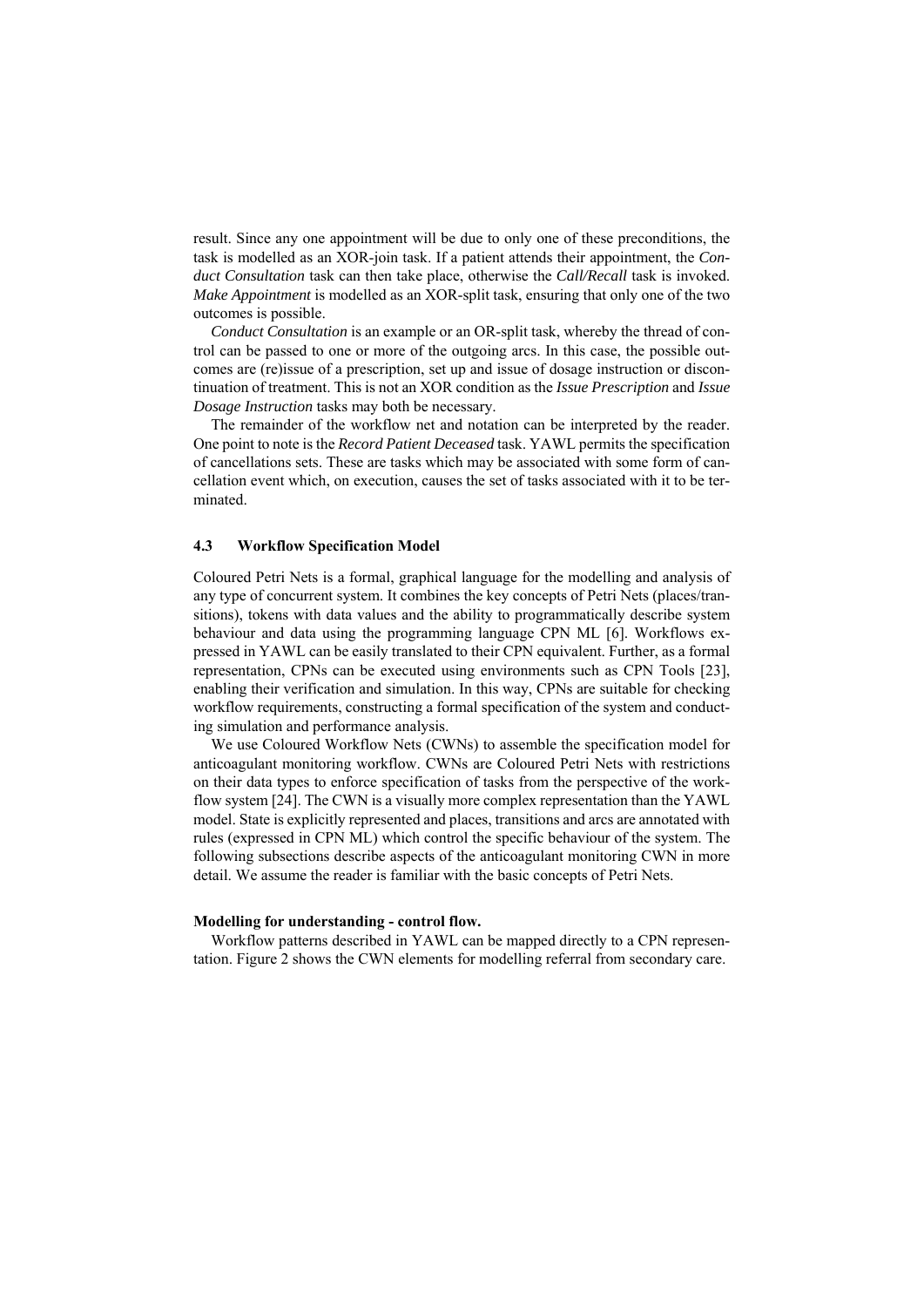

**Fig. 2.** CWN segment for referral from secondary care. Bold borders show enabled transitions.

This segment models a sequential workflow. Place *start* represents the point at which referral from secondary care begins. In this example, there are patients awaiting referral (p101, p102, p104). The firing of the *Refer from Secondary Care* transition represents a patient referral being handled. This transition uses a hospital *admin* resource, as specified by the *has\_role* function on the transition. When the task is complete, the referred patient *p* is moved through the system, as represented by the place *Referred Patients*. Also on completion of the *Refer from Secondary Care* transition, the *admin* resource is released back to the resource pool – modelled as a CPN fusion place.



**Fig. 3.** CPN representation of an AND-join – Test INR

As an example of synchronization, the AND-join *Test INR* (from Figure 1) is represented in CPN as shown in Figure 3 (resources are omitted for readability). In Figure 4 we can see a case of simple merge where the YAWL XOR-join for *Make Appt* is modelled. There are three possible workflow sequences which can require an appointment to be made: referral from secondary care (transition *Setup Record*), a requirement for a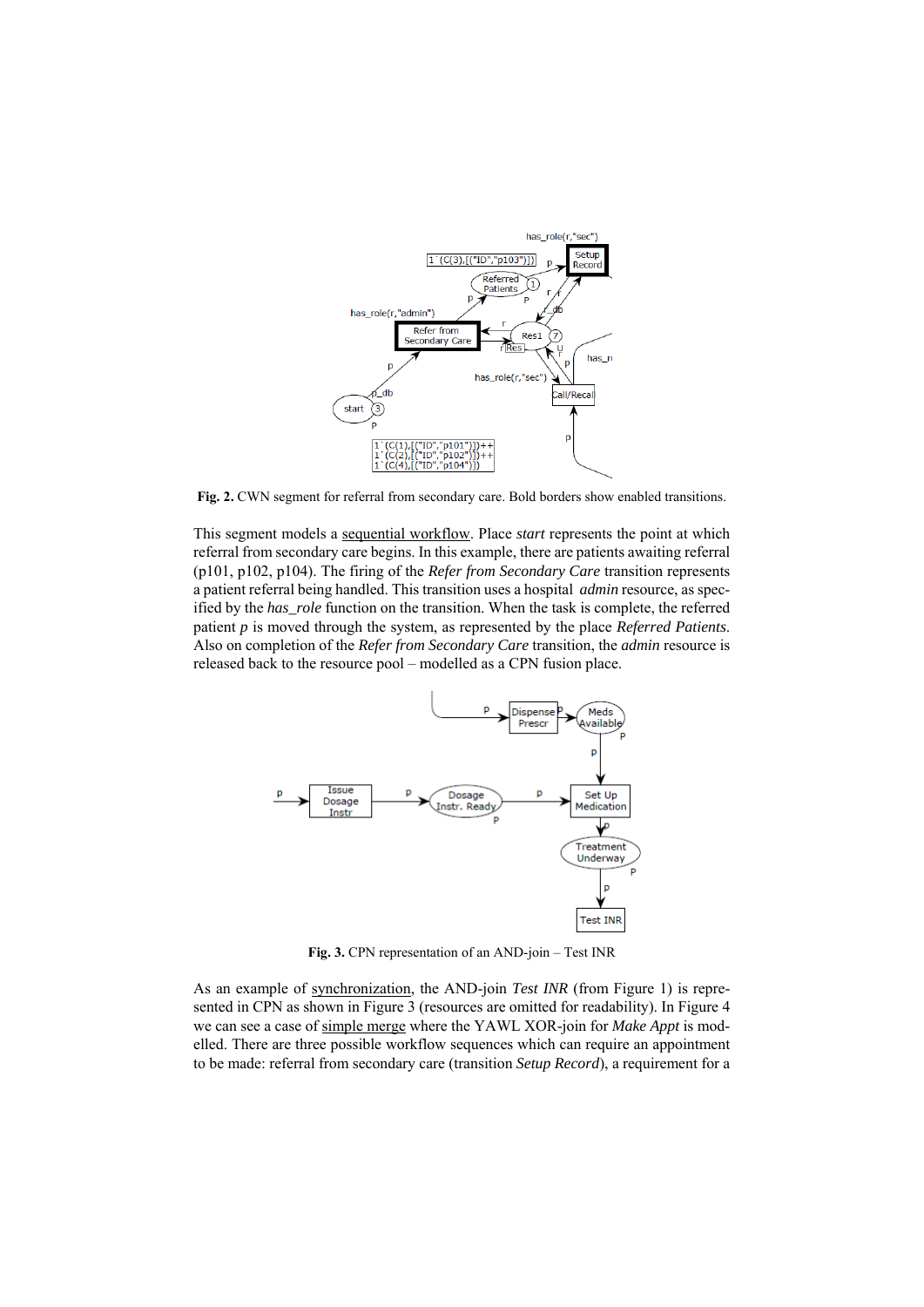review appointment (transition *Set up Review*), or if a patient is being identified through the call/recall procedure (transition *Call/Recall*). The CWN is showing that the *Make Appt* task requires action (for p103) and the *Call/Recall* task requires action (for p102). There is a CPN ML function *attends* associated with the *Make Appt* transition, modelling whether a patient will attend their appointment:

fun attends() =  $uniform(0.0, 1.0)$  <=  $0.8$ ;



**Fig. 4.** CPN representation of an XOR-join - Make Appt

#### **Modelling for simulation.**

Having established that the CWN correctly reflects the required workflow functionality, it can be extended with timing properties to enable simulation and performance analysis. This can help answer questions such as: how many INR tests are likely to be conducted per month? How many review appointments can be expected per month? How much time do we expect to spend on call/recall appointments?

CPN ML functions can be used to simulate workflow behaviour. The *attends* function (Figure 4) has already been highlighted to model the frequency with which appointments are kept. The probability distribution can be changed to reflect different simulation scenarios. Additional functions are used in this model to simulate the need for patient review and discontinuation of treatment. The CWN can also simulate the referral of new patients from secondary care into the system (see e.g. [25] for approach).

 To illustrate the possibilities through simulation, we consider a version of the CWN which simulates the handling of 80 referrals over a period of time. We assume that a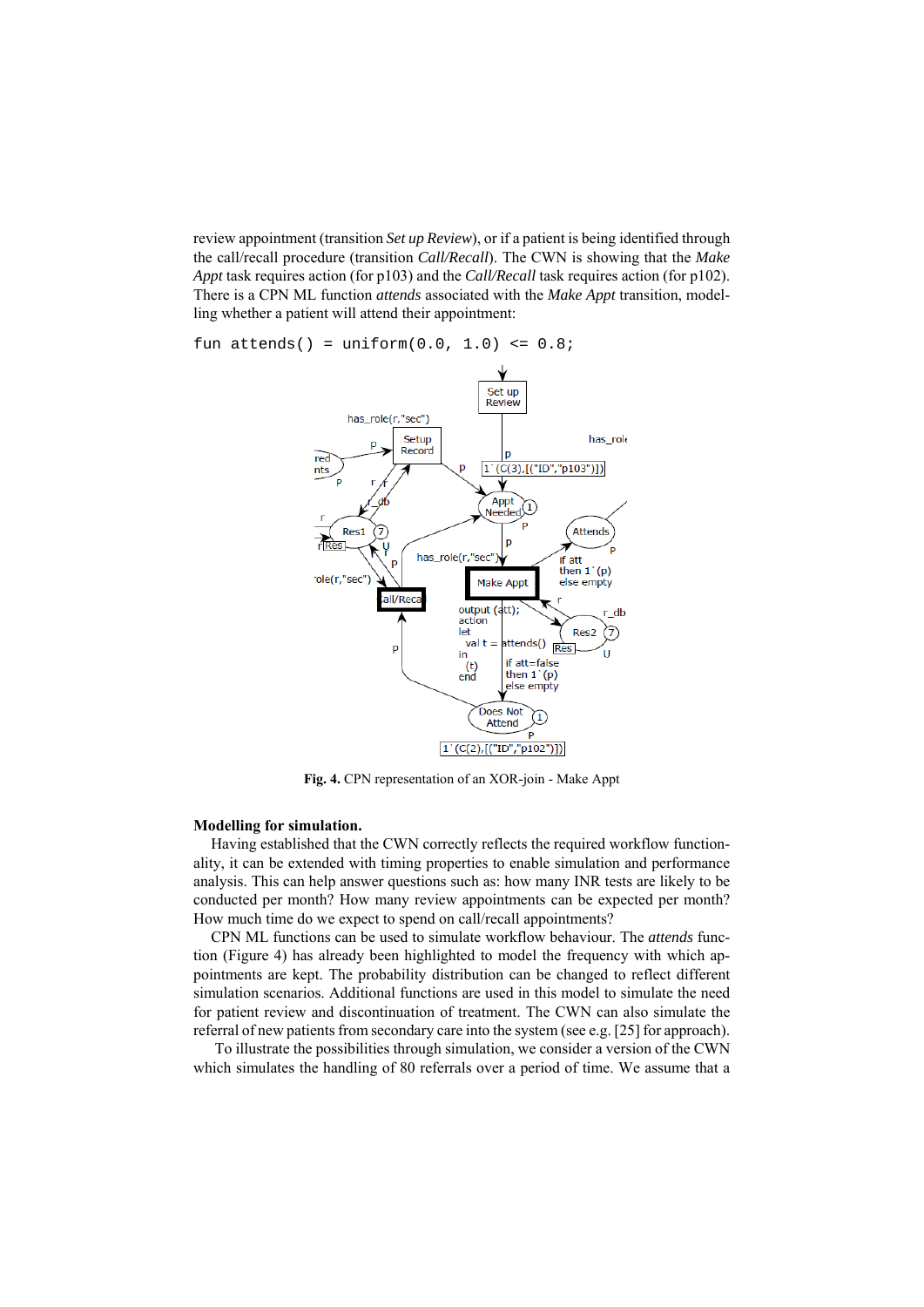patient is referred randomly every 14-28 days. We make other assumptions for simulation purposes regarding how long certain tasks take to complete, for example, 2 days to complete the referral paperwork, 1 day to set up an appointment, 2 days to generate a repeat prescription. From this position, we can establish some performance statistics through simulation such as :

| <i><b>Observation</b></i>    | Count |  |  |  |
|------------------------------|-------|--|--|--|
| Number Of Patient Reviews    | 669   |  |  |  |
| Instances of SetUpMedication | 4290  |  |  |  |
| Model time (days)            | 3666  |  |  |  |

Model time is in days, so 3666 days represents 131 months (effectively an 11 year cycle for the throughput of 80 patients undergoing anticoagulation treatment). Under these assumptions we have on average 5.12 patient reviews per month and 32.75 medication setups per month. We can similarly simulate a more steady state scenario where say 80 patients are "in the system" and then simulate system performance during a period when a further 10 referrals are received.

#### **4.4 Workflow Implementation with YAWL**

The purpose of the CPN representation is to confirm a correct understanding of the system, to enable simulation, and to allow for a range of different types of performance analysis. CPN is not suitable for implementation or enablement as a live workflow system. There are numerous options for how this might be achieved. Here we illustrate how the YAWL system facilitates this.

In the same way that a CPN version of an existing YAWL workflow net can be easily constructed, similarly the YAWL equivalent of the CPN specification model can be constructed. With the CWN representation having articulated the resource requirements of the workflow, these resources can also be mapped directly into the YAWL Environment.

The YAWL system enables execution of a workflow net as a workflow case. In addition to the control-flow aspect of the workflow, as specified visually in the YAWL Editor, the YAWL environment permits the specification of data associated with the workflow and resources to enact the workflow. For example, referral of a patient from secondary care is achieved via a Referral Form (this is identified in the sub-net associated with referral from secondary care). In YAWL, this can be specified as a data object associated with the *Refer From Secondary Care* task using the built-in complex datatype *YDocumentType*.

Organizational structures can be specified in the YAWL system terms of roles, capabilities, positions and organization groups. For each role, individual users of the workflow system can be specified, along with their privileges and their place within the organizational structure (Figure 5).

When a case is executing, the YAWL Environment, using the workflow specification, manages the execution flow in terms of, for example, work items currently awaiting execution. Depending on their configuration, work items can be allocated to a resource manually or automatically. The significance to note is that, having translated the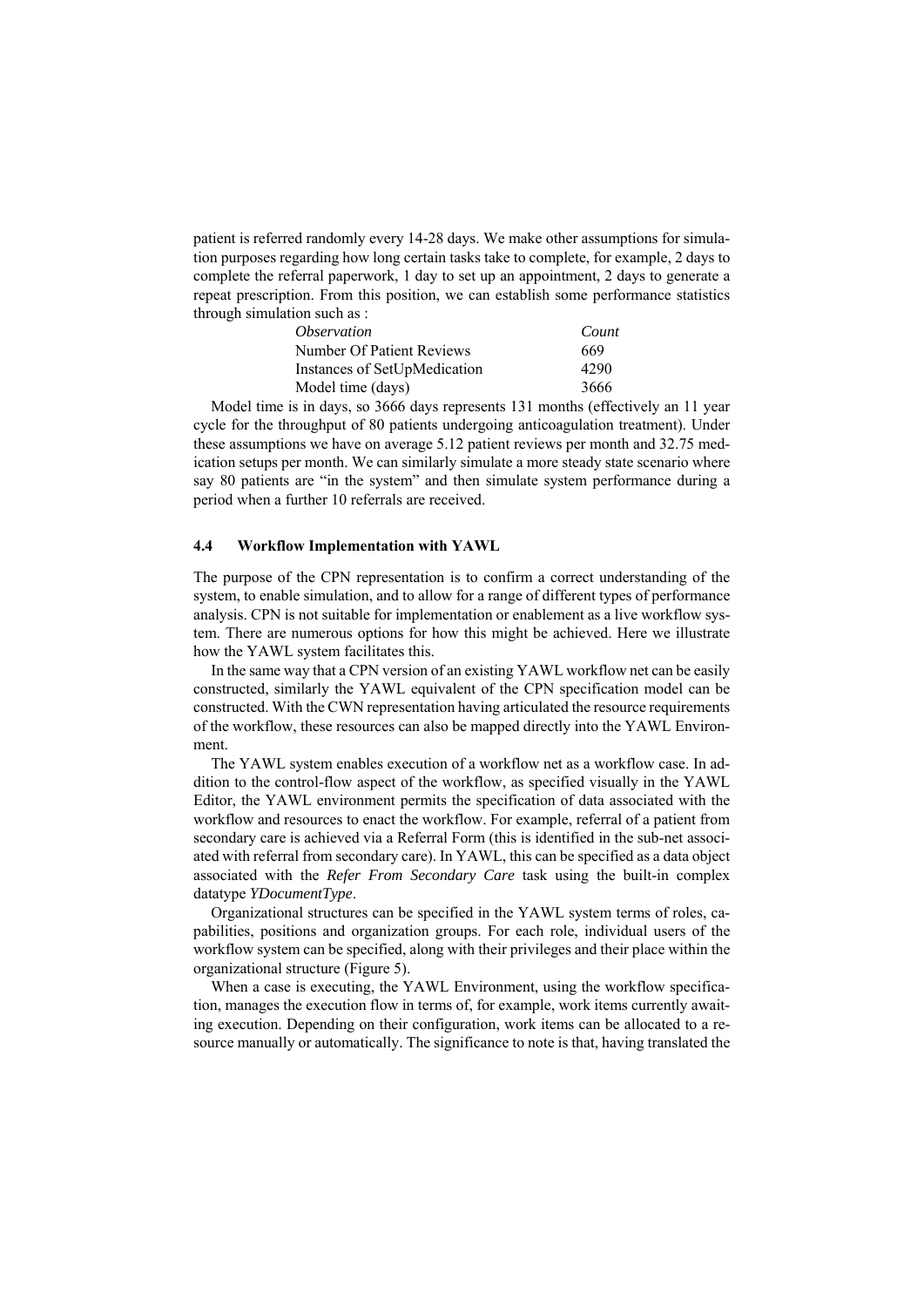| Admin Queues | Cases               | <b>Users</b>                                 | Org Data | Assets        |                               | Calendar                        | <b>Services</b>                  | Client Apps | Logout |
|--------------|---------------------|----------------------------------------------|----------|---------------|-------------------------------|---------------------------------|----------------------------------|-------------|--------|
|              | Participant:        | admin, admin_1<br>۷<br>圓<br>admin_1<br>admin |          |               | <b>Privileges</b>             |                                 |                                  |             |        |
|              | <b>First Name:</b>  |                                              |          |               |                               | Choose Which Work Item to Start |                                  |             |        |
|              | <b>Last Name:</b>   |                                              |          |               | Start Work Items Concurrently |                                 |                                  |             |        |
|              | User ID:            | admin_1                                      |          | Administrator |                               |                                 | Reorder Work Items               |             |        |
|              | <b>Description:</b> | Secondary Care support                       |          |               | View All Work Items of Team   |                                 |                                  |             |        |
|              |                     |                                              |          |               |                               |                                 | View All Work items of Org Group |             |        |
|              | Notes:              |                                              |          |               |                               |                                 | Chain Work Item Execution        |             |        |
|              |                     |                                              |          |               |                               |                                 | Manage Cases                     |             |        |
|              |                     |                                              |          |               |                               |                                 |                                  |             |        |

CWN into YAWL, the workflow execution is based on a formally verified CPN model of the workflow requirements.

**Fig. 5.** Setting up users in the workflow system

# **5 Observations**

As noted above, we have selected our case study as representative of healthcare processes which are continuous, distributed and multi-party. We present a number of observations regarding the modelling of such processes. Strengths of the workflow approach for this type of scenario include:

- ─ the workflow model is patient centered. Process and state is modelled from the perspective of the patient as they "move" through the system. This supports the notions of Work Systems Theory in which the "customer" is central to the process. The model seeks to ensure the patient does not "get lost" in the system, that every action performed on a patient case has achievable preconditions and postconditions.
- ─ our approach begins and ends with YAWL. This addresses the need for modelling which can be used in stakeholder communication and the need for a model which is executable. This also supports the notion of a workflow system as being in a cycle of evolution rather than a one-off project - the notation used for "modelling for understanding" is also the notation for implementation, supporting cyclical evaluation and improvement.
- workflow exceptions can be modelled through the suite of workflow patterns supported by YAWL and CPN. Functional accuracy and correctness can be verified in the CPN model before translation to YAWL for implementation.
- ─ though the example above presents a flat CPN, a hierarchical model can be developed reflecting the hierarchy in the domain and the original YAWL specification.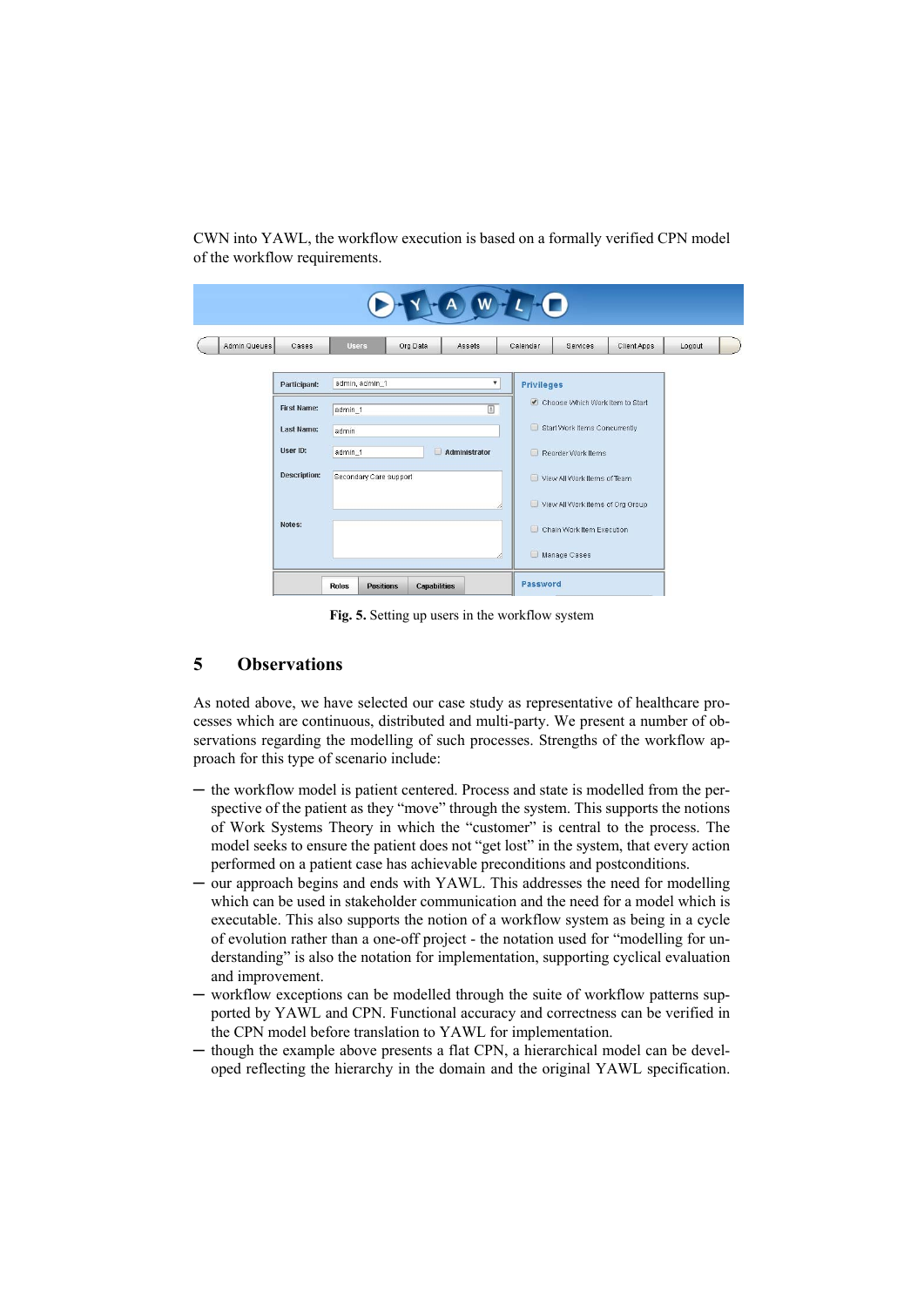This enables a loose coupling of different workflow components, facilitating the management of complexity.

- an executable workflow model enables process awareness. For example, the YAWL workflow engine ensures that each participants' obligations and next steps can be explicitly modelled and notified to them.
- in simulation mode (CWN) or execution mode (YAWL system), the model can generate event logs of actual process. This enables the application of process mining for process enforcement and process enhancement [26].

Characteristics of this type of process which present challenges from a modelling perspective include the following:

- ─ in such multi-party and distributed processes, message exchange is a key coordination mechanism. When an unexpected event occurs (for example, the pharmacy will not have the required medication for 24 hours), how do we model who should be informed?
- how can the correct level of support be provided to participants who are typically working in different organizations or healthcare teams? In establishing the desired level of coordination, there are many choices to be made in terms of control and flexibility. We note Cabitza and Simone's alpha-level taxonomy as providing a useful framework for conceptualizing this problem [27].
- resources modelled in CWNs and YAWL are static, yet real-world processes typically have different participants moving in and out of the workflow (for example, personnel in care support teams, locum GPs). How is resource allocation to be managed to ensure continuity of the workflow and continuity of care?
- ─ there is no explicit workflow concept of location awareness. For example, can workflow efficiencies be achieved where multiple executing instances identify similar tasks in the same geographical areas such as domiciliary INR testing or replenishment of supplies?
- ─ how are the coordination mechanisms which are necessary between participants to be supported? For example, can process awareness best be supported in a distributed fashion or centrally though control from the workflow owner, for example GP surgery.

# **6 Conclusions**

Modelling, analyzing and implementing a continuous, distributed, multi-party healthcare processes with complex coordination requirements has been presented through an approach using established Petri Net and workflow technologies. We have argued that such a workflow approach is patient centric, and addresses the requirement of a mixed modelling notation which supports a process cycle of ongoing improvement.

By illustrating how YAWL and CPN can be used for this, we have highlighted process characteristics which can be modelled in this way, be it modelling for understanding, for analysis or for implementation. Further work will require refinement of model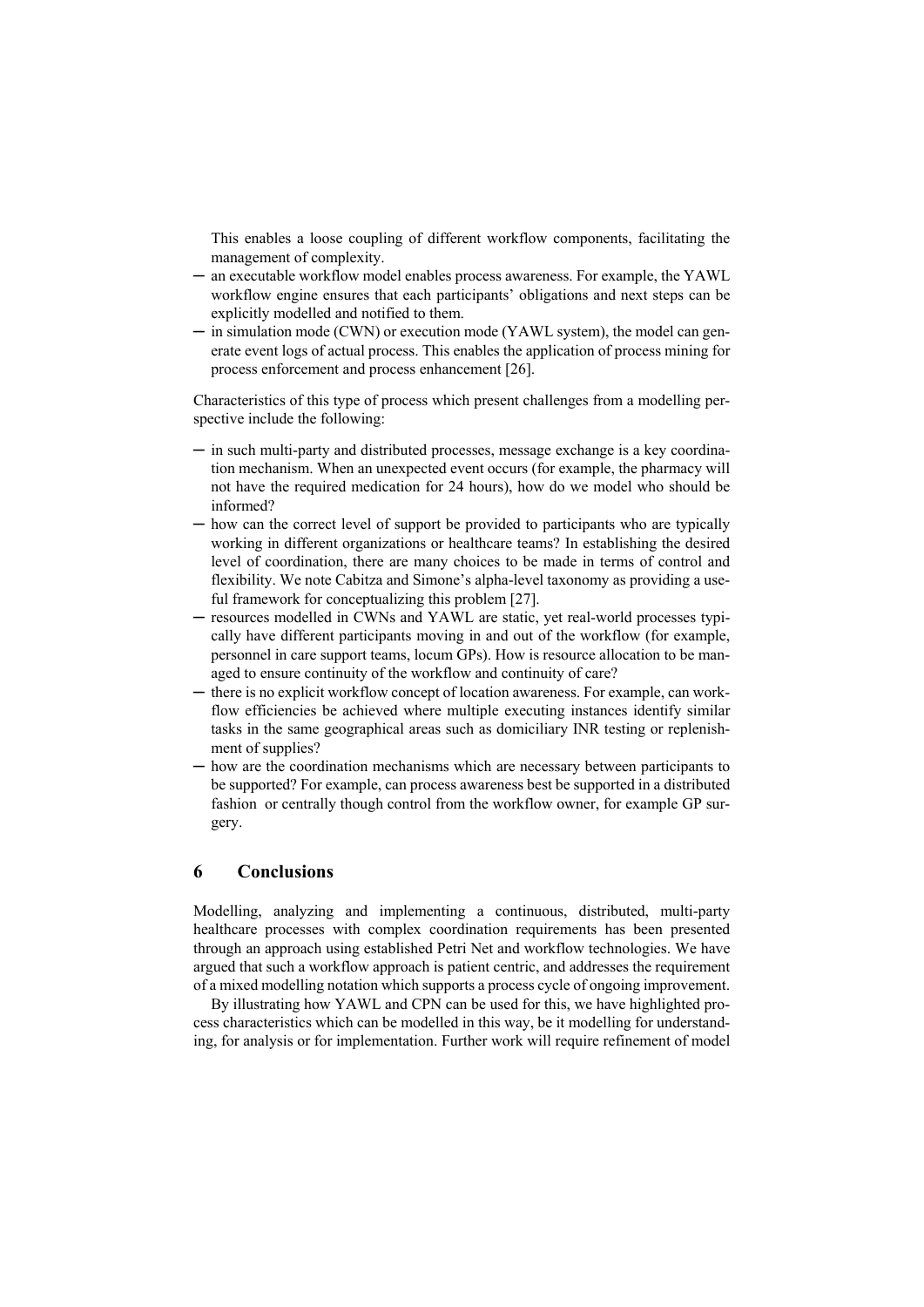parameters to reflect different healthcare process scenarios for realistic performance modelling purposes.

Primary care, community care and home care processes present many challenges in ensuring their efficient operation. We have shown how existing tools for workflow modelling and management are sufficiently expressive to capture much of these. However, there are many technical opportunities for further work, for example [28,29], to deliver process enhancement for this class of healthcare process.

# **7 REFERENCES**

- 1. Schadow, G., Russler, D.C. and McDonald, C.J., Conceptual alignment of electronic health record data with guideline and workflow knowledge. International journal of medical informatics, 64(2), pp.259-274. (2001)
- 2. Fox, J., Black, E., Chronakis, I, Dunlop, R, Patkar, V., South, M. and Thomson, R. From guidelines to careflows: modelling and supporting complex clinical processes. In: ten Teije, A, Miksch, S and Lucas, P. (eds) Computer-based medical guidelines and protocols: a primer and current trends, 139, pp.44-62. IOS Press, Amsterdam (2008)
- 3. Gooch, P. and Roudsari, A., Computerization of workflows, guidelines, and care pathways: a review of implementation challenges for process-oriented health information systems. Journal of the American Medical Informatics Association, 18(6), pp.738-748. (2011)
- 4. Genet, N., Boerma, W., Kroneman, M., Hutchinson, A. and Saltman, R.B. (eds) Home care across Europe - Current structure and future challenges. London: European Observatory on Health Systems and Policies. (2013)
- 5. van der Aalst, W.M. and Ter Hofstede, A.H., YAWL: yet another workflow language. Information systems, 30(4), pp.245-275. (2005)
- 6. Jensen, K., Kristensen, L.M. and Wells, L., Coloured Petri Nets and CPN Tools for modelling and validation of concurrent systems. International Journal on Software Tools for Technology Transfer, 9(3-4), pp.213-254. (2007)
- 7. Dadam, P., Reichert, M. and Kuhn, K.. Clinical Workflows—the killer application for process-oriented information systems?. In BIS 2000, 4th International Conference on Business Information Systems, Poznan, Poland, 12-13 April 2000 (pp. 36-59). Springer London. (2000)
- 8. Alter, S. Using work system theory to link managerial and technical perspectives on BPM. In: 2013 IEEE International Conference on Business Informatics, pp. 222-227. IEEE Press, New York (2013)
- 9. Alter, S. Work system theory: overview of core concepts, extensions, and challenges for the future. Journal of the Association for Information Systems, 14(2), p.72. (2013)
- 10. Fanti, M.P., Mininel, S., Ukovich, W. and Vatta, F. Modelling alarm management workflow in healthcare according to IHE framework by coloured Petri Nets. Engineering Applications of Artificial Intelligence, 25(4), pp.728-733. (2012)
- 11. Ruiz, F., Garcia, F., Calahorra, L., Llorente, C., Gonçalves, L., Daniel, C. and Blobel, B.. Business process modeling in healthcare. Studies in Health Technology and Informatics, 179, pp.75-87. (2012)
- 12. Jansen-Vullers, M.H. and Reijers, H.A. Business process redesign at a mental healthcare institute: A coloured Petri net approach. In: Proceedings of the Sixth Workshop and Tutorial on Practical Use of Coloured Petri Nets and the CPN Tools (PB-576) pp. 21-38. (2005)
- 13. Elnahrawy, E. and Martin, R.P. Studying the utility of tracking systems in improving healthcare workflow. In: 8th IEEE International Conference on Pervasive Computing and